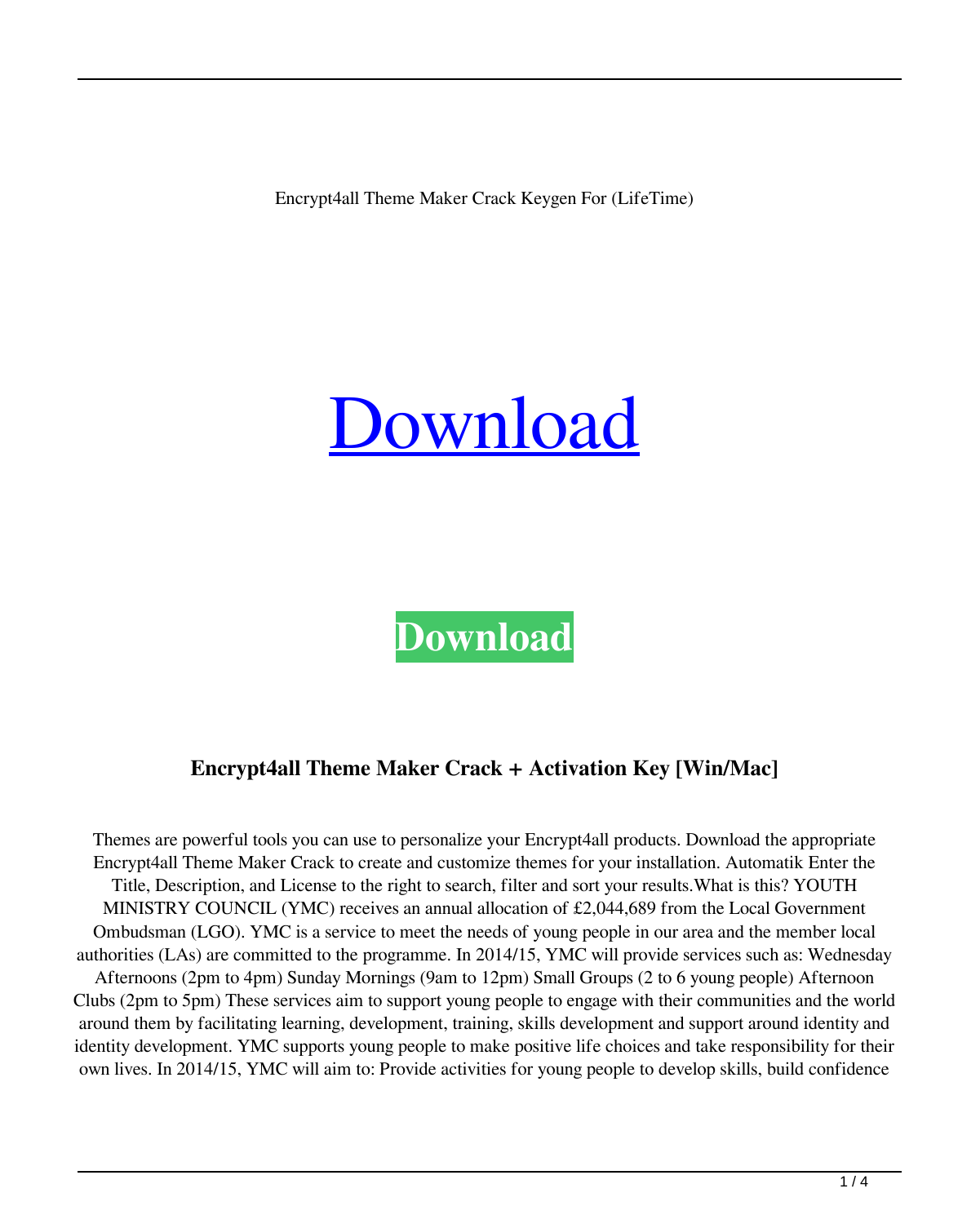and make positive life choices Develop services that support young people to make positive life choices Promote healthy lifestyles and access to all aspects of the community Develop partnerships with education, training and employment providers to improve outcomes for young people. Help to reduce issues of anti-social behaviour, drug and alcohol use, and other issues affecting young people. Support young people to engage in their communities and the wider world Support young people and their families to express their identity and learn about their rights and responsibilities. YMC is a lead provider in the development and delivery of the whole range of wellbeing, learning and development, youth development and workforce solutions in the South West. In 2014/15, Youth Active Strategy in Cornwall will continue to enable YMC to work in partnership with the County Councils, and to promote the learning and skills of young people and contribute towards the reduction of anti-social behaviour and youth crime. YMC has a system of service delivery through local organisations including: West Dorset District Youth Council Friends South West Youth Action Clubs in Education

#### **Encrypt4all Theme Maker Crack+ Serial Key Download PC/Windows**

Get premium Encrypt4all products at a special discount. With Encrypt4all 6 months or 3 months products it's the best way to save money on quality encryption software. • Premium version includes extra features and update protection. • Encrypt4all Theme Maker Crack Mac: a way to create and customize Encrypt4all themes! Cracked Encrypt4all Theme Maker With Keygen Description: Get premium Encrypt4all products at a special discount. With Encrypt4all 6 months or 3 months products it's the best way to save money on quality encryption software. • Premium version includes extra features and update protection. • Encrypt4all Theme Maker Free Download: a way to create and customize Encrypt4all themes!Corporate Responsibility What is Corporate Responsibility? Corporate responsibility is a philosophy that emphasizes the responsibility of business to society at large. This includes the responsibility to follow set social and ethical principles. How We Care About Corporate Responsibility Our company prides itself on providing excellent customer service and supporting environmental initiatives. We are an ISO 9001:2008 registered company, which means we have an independently verified system to ensure we're providing the best services and products possible. We believe that corporate responsibility means doing the right thing for the right reasons. It is a way to take the necessary responsibility of the decisions and actions you make and then improve on those actions. Our industry is a family of global businesses that share the same values. The society we're all part of is just as important as the world we live in and the world we work in. It is in the very best interest of this global community to invest in responsible companies. According to a study conducted by the Carbon Disclosure Project, which evaluates the environmental, social, and ethical performance of business, multinational corporations "do the most good by their actions and actions speak the loudest". Climate Change Our global market is heating up, but it is also making a positive impact on the environment. It's no secret that there's a lot of pollution in the world, and it's not something we can stand idly by. So, we're actively going to take steps to reduce the effects of climate change. Here are just a few of the things we're doing to contribute to the reduction of greenhouse gases and the reduction of pollution: We made a commitment to purchase alternative energy sources like wind and solar 81e310abbf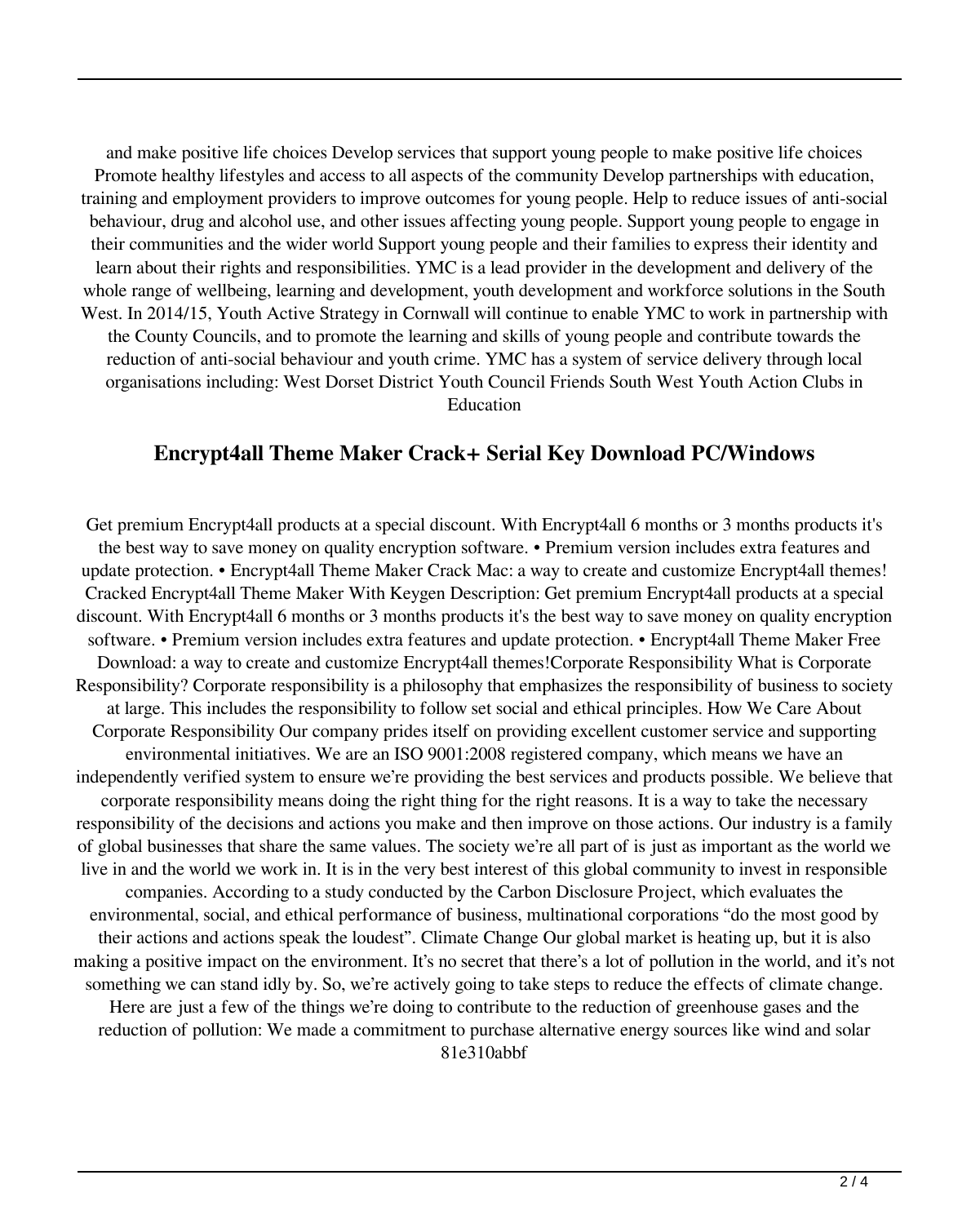### **Encrypt4all Theme Maker Crack Download**

Safe and secure password generator that is also easy to use and easy to remember System Requirements: Windows: Windows XP / Vista / 7 / 8 / 10 (32-bit and 64-bit) Size: 10.42MB Download: Update Links - Please post the link to the version of the application you downloaded from. As for the licensing of Encrypt4all™ Desktop Suite, it is a 100% freeware and the links below are to a full installation guide that helps you install Encrypt4all™ Desktop Suite Unlock Encrypt4all Desktop Suite for Windows 7 - Click the Download button and wait for the installation to finish. Open Encrypt4all.exe from the Downloads folder. Click the Install button. Wait until Encrypt4all has finished installing. Click OK. Click Activate to activate the product. Sonia sultana lyrics & video: SINGALES SONIA SULTANA LYRICS & VIDEO Song Lyrics - Song Video - Mikrofon is supported by means of the FreeLiftSoftware from SE-6

#### **What's New in the Encrypt4all Theme Maker?**

MS Windows. You can try the Encrypt4all Encryptor-VM on your Windows computer, and check out the Encrypt4all Features for this. The Encrypt4all VM will encrypt your files in transit, regardless of the encryption software you use. This can be enabled with a single-click, and it protects your data in transit from computer viruses. You can download Encrypt4all Encryptor-VM here. More about Encrypt4all Encryptor-VM. Encrypt4all Encryptor-VM Encrypt4all Encryptor-VM is a virtual machine (VM) that will encrypt your data when it is in transit. When it is used along with the Encrypt4all software suite, it will encrypt your files in transit, regardless of the encryption software you use. This can be enabled with a single-click, and it protects your data in transit from computer viruses. You can download Encrypt4all Encryptor-VM here. More about Encrypt4all Encryptor-VM. Encrypt4all - Documentation - Support - Software & Downloads You can try the Encrypt4all Encryptor-VM on your Windows computer, and check out the Encrypt4all Features for this. The Encrypt4all VM will encrypt your files in transit, regardless of the encryption software you use. This can be enabled with a single-click, and it protects your data in transit from computer viruses. You can download Encrypt4all Encryptor-VM here. More about Encrypt4all Encryptor-VM. Encrypt4all Password Manager (0.9.0) - 5/14/2006 Encrypt4all Password Manager (a password manager for password management) is a cross-platform open source free software, an add-in to Encrypt4all Encryptor (an open-source encryption program). It allows you to safely store the passwords in a safe way with complex access permission. You can try the Encrypt4all Password Manager on your Windows computer, and check out the Encrypt4all Features for this. The Encrypt4all Password Manager is not included in Encrypt4all Encryptor. More about Encrypt4all Password Manager. Encrypt4all Password Manager - Downloads - FAQ - Blog Encrypt4all Password Manager is a cross-platform open source free software, an add-in to Encrypt4all Encryptor (an open-source encryption program). It allows you to safely store the passwords in a safe way with complex access permission. You can try the Encrypt4all Password Manager on your Windows computer, and check out the Encrypt4all Features for this. The Encrypt4all Password Manager is not included in Encrypt4all Encrypt